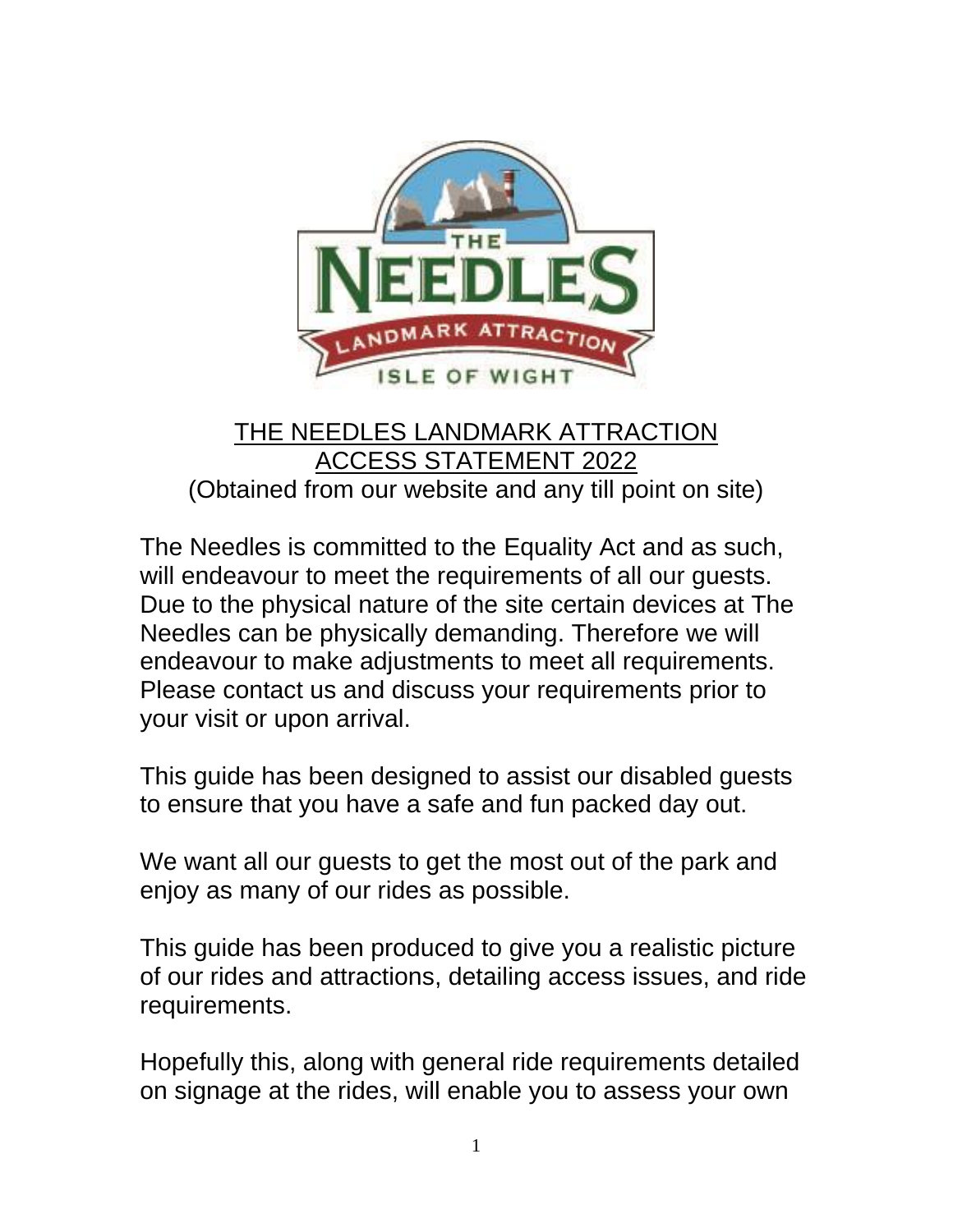abilities and make an informed decision about which rides and attractions you are able to, or wish to use.

All staff at The Needles Landmark Attraction are happy & trained to assist all our customers with their requests whilst on site.

All public areas of the site (except for some rides & the beach) are accessible to wheelchair users. The physical nature of the site results in some steep slopes which may need to be negotiated with care. Please speak to a member of staff if you require assistance.

There are 14 designated accessible parking bays clearly marked next to the site main entrance, available to blue badge holders only. For those customers arriving via coach, the coach drivers are permitted to stop whilst passengers disembark and embark on the main roundabout at the entrance.

There are two accessible toilets along with accessible baby changing rooms on site, one next to Marconi's bar and the other situated next to the carousel.

There are printed copies and large print copies of the glass studio and sweet manufacturing demonstrations available upon request.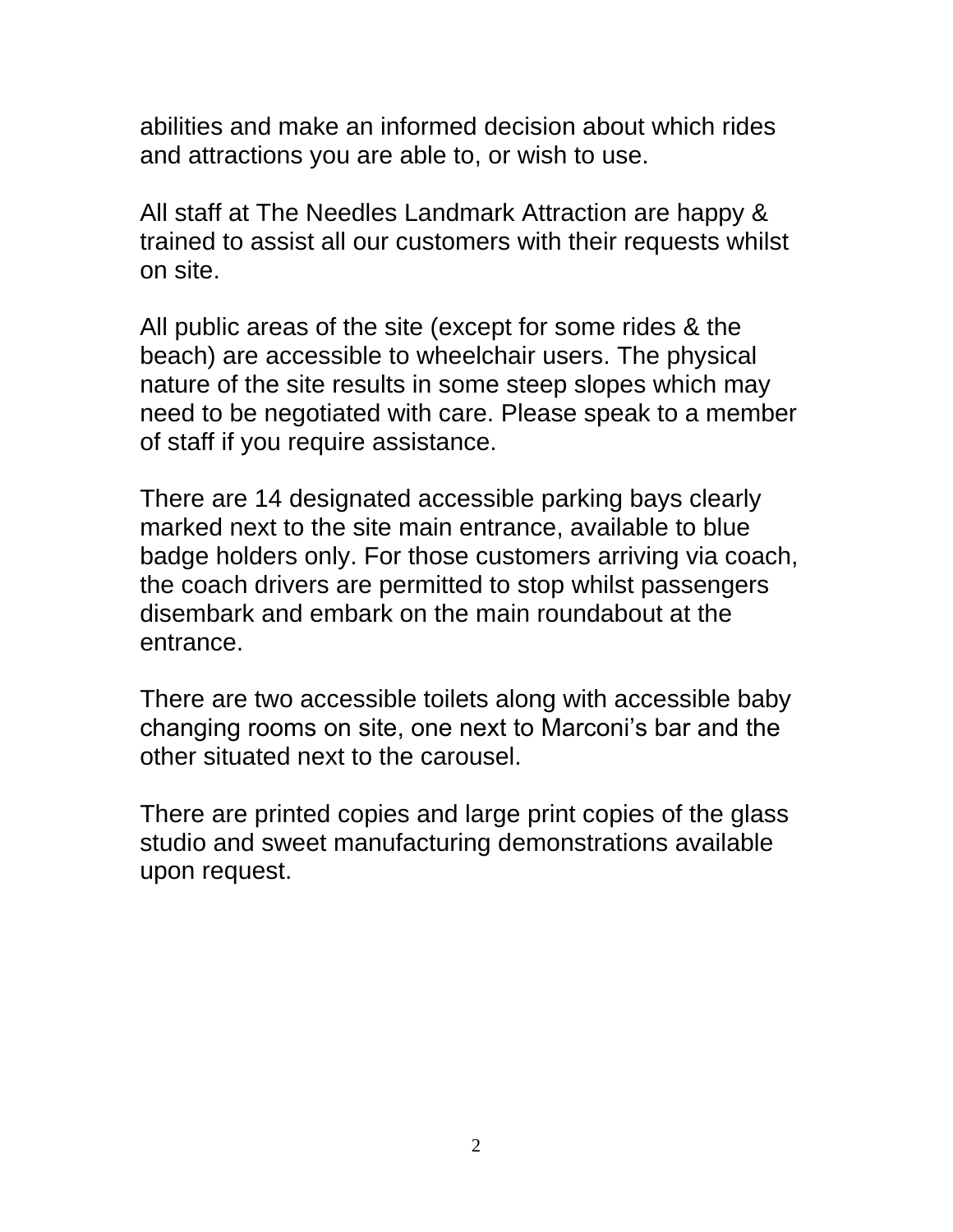

## THE NEEDLES LANDMARK ATTRACTION RIDE INVENTORY (ACCESS)

1. **The Chairlift** is an open two-seater continually moving ride and therefore may not be accessible to all wheelchair users. Persons with the following medical conditions are advised not to ride on the chairlift:

Motion sickness, Heart Condition, Epilepsy, Neck/Back disorders, Fear of heights.

Some people with visual impairments may require some one to accompany them to use the chairlift in order to assist with embarkation and disembarkation. Please enquire at the chairlift for accessibility. When using the chairlift please notify the staff of any requirements or assistance which you may require in order to use the ride safely and we ask that all customers observe the following instructions:

- Listen to the instruction given by the attendant.
- Look behind you and sit straight down with your arms in and head back.
- When the attendant has lowered the safety bar place your feet on the foot rest and hold on.

Babies must be in a front facing harness. Please note: You must provide your own harness) Children under 1.4m must be accompanied by an adult.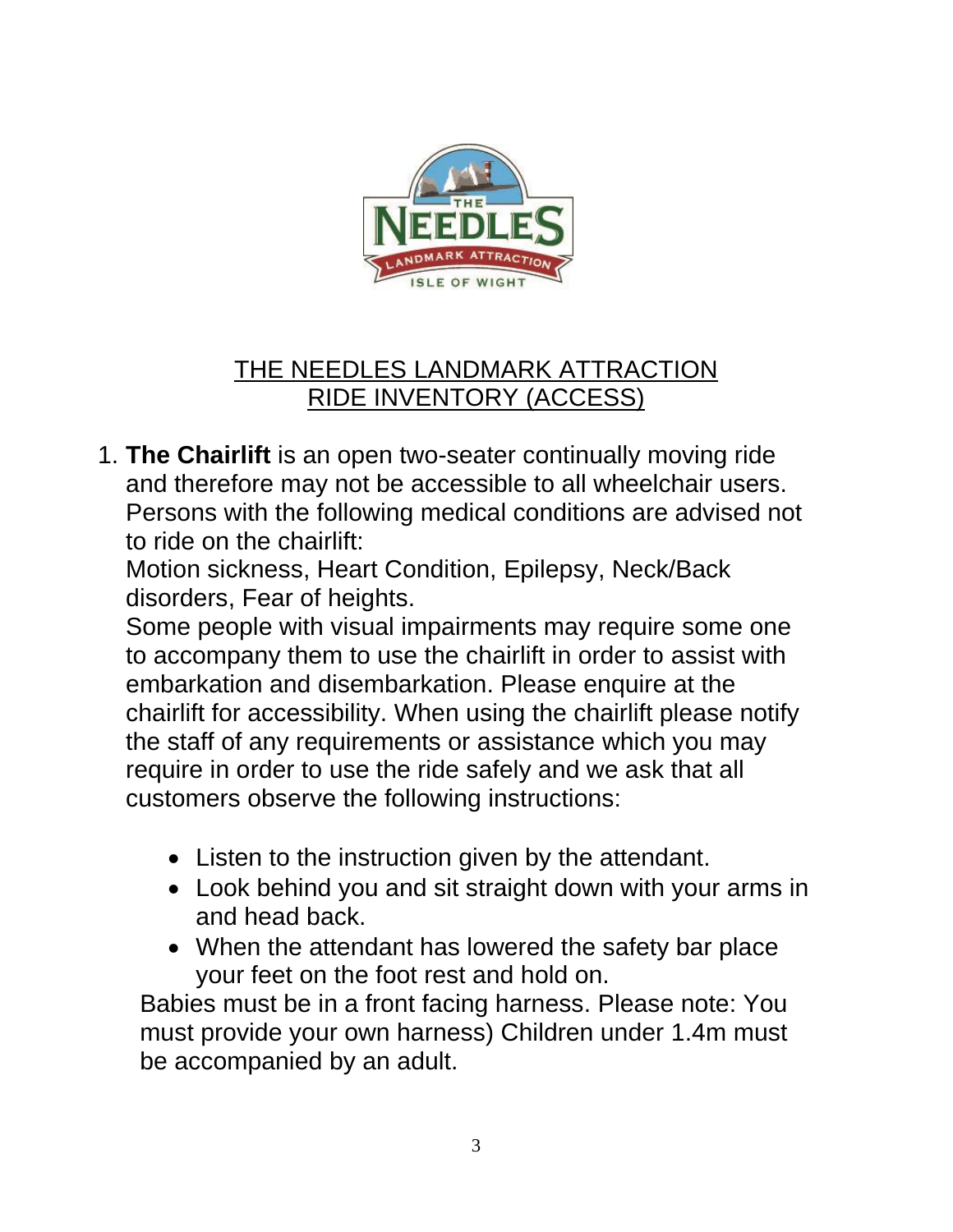2. **The Carousel** is a traditional single horse round-about. There are 2 steps onto the carousel.

You are also required to hold on to the horses, so you must be able to grip.

When riding the carousel please make sure you sit still and hold on tight.

Babies must be in a harness to ride. Children under 5 must be accompanied by an Adult over 18. The Adult **must** sit behind the child on the same horse. There are a limited number of static horses which may be more suitable for young or less able riders.

Please enquire at the carousel if you wish to discuss your requirements. We advise that customers with the following medical conditions do not ride the Carousel: High blood pressure, any heart conditions, epilepsy, back or neck problems, motion sickness or pregnant women

3. **Dino Jeep Safari** is a ride for children aged 4-12 Younger children may ride when accompanied by an adult but must be over 86cm in height. The driver will need to be able to sit, grip the steering wheel and use the right foot to operate the pedal. Each jeep consists of 2 seats. The front seat is for the driver, and the rear seat is only to be used by an accompanying adult, who will be able to control the jeep for younger riders. There is an element of climbing involved to alight and disembark. When riding the jeeps please ensure that you remain seated, keeping your hands and feet within the car at ALL times. Not suitable for people who suffer from back or neck problems, epilepsy, or for pregnant women.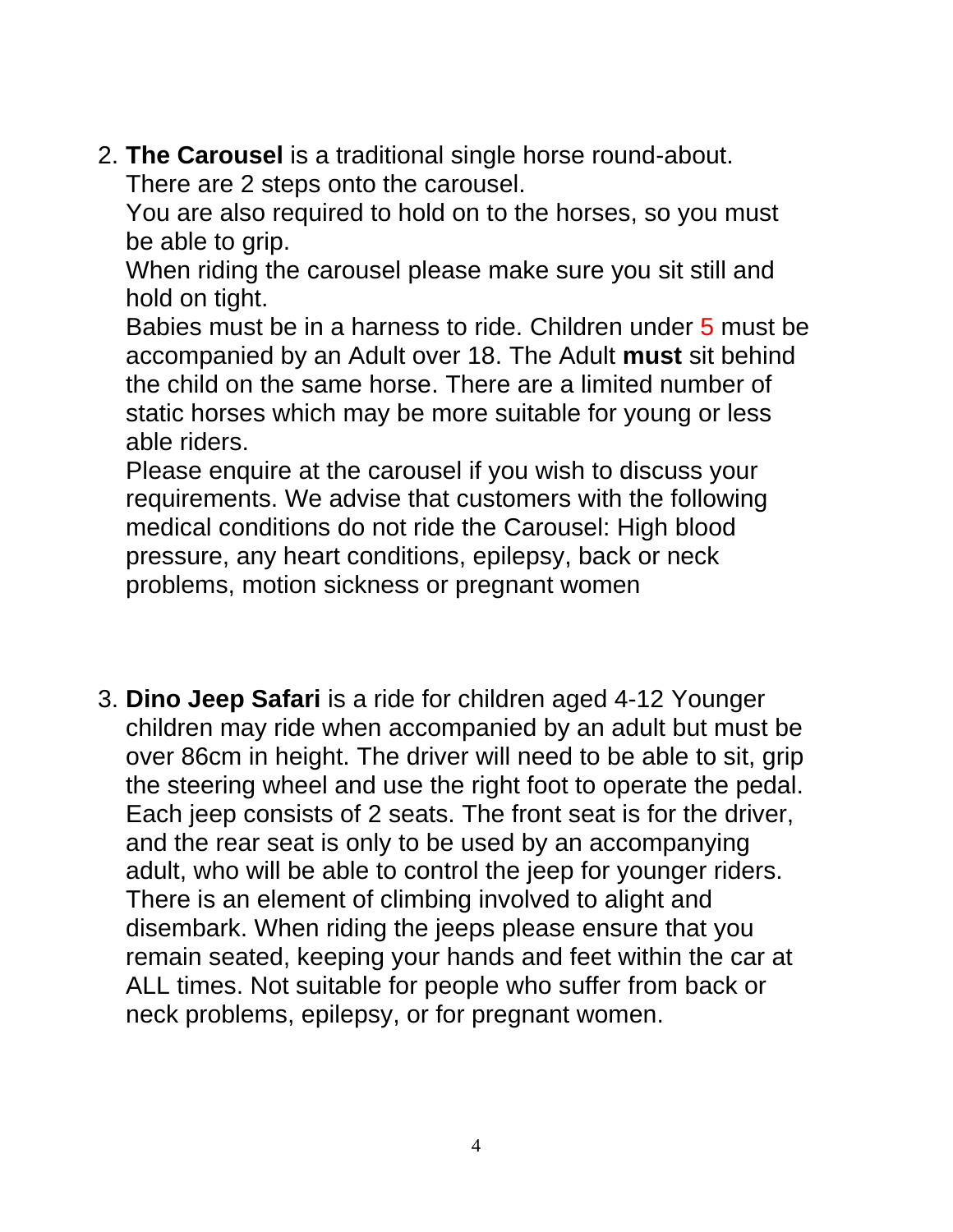4. The **Tea Cup Ride** is a moving spinning ride. Access to each cup is via 3 steps & and involves stepping into the cup. If you wish to spin the ride, you must be able to grip with your hands.

Children under 5 must be accompanied. Babies must be in a harness. We advise that customers with the following medical conditions do not ride the Tea Cups: High blood pressure, any heart conditions, epilepsy, back or neck problems, motion sickness or pregnant women

- 5. **Jurassic Golf** is an adventure golf set in and around a wooded area on uneven ground. This attraction is suitable for people who can grip, and there are also a few steps throughout the course. Please enquire about access at the Jurassic Golf. We ask that all customers refrain from throwing golf balls and do not swing your golf club around.
- 6. **Water Walkerz** are air filled balls in a pool of water. The activity involves a risk of personal injury. You will fall down many times and will find it hard to stand & run. Please note the maximum weight for this is 15 stone. Children under 5 are not permitted on this ride. Not suitable for anyone suffering from High blood pressure, any heart conditions, epilepsy, back or neck problems, asthma or pregnant women.

There is one step up to get into the ball, and you must remove your shoes and all objects from your pockets.

7.**4D Cinema** is a theatre attraction, which shows short films in 4D. The cinema consists of 36 standing spaces and 1 wheelchair space. There is an element of climbing involved as the theatre is tiered. You must be able to stand unassisted as you are leaning against a pad which will also vibrate. Anyone who suffers with a heart condition, epilepsy (due to lights &